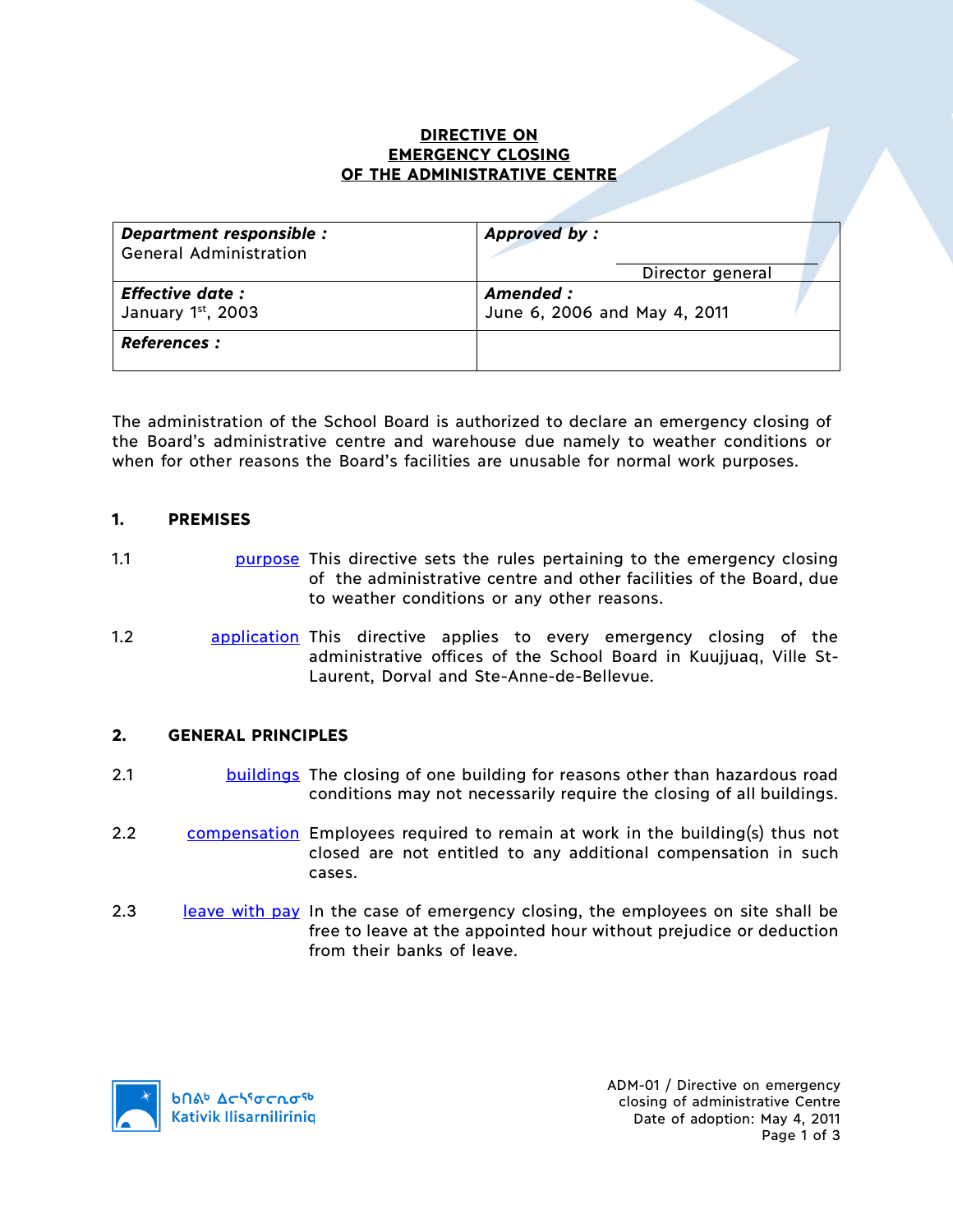2.4 employee absent Employees who had not reported to work, on the day when an from work emergency closing was declared during the day, shall be deducted from their salary the hours during which they were not at work but Board offices were effectively open. Such deductions may be made from their banks of leave.

| <b>Procedure</b> |                                                                                                                                                                                      |
|------------------|--------------------------------------------------------------------------------------------------------------------------------------------------------------------------------------|
| 2A)              | janitor's The janitor on duty shall, prior to his departure, ensure building                                                                                                         |
|                  | duties security and, if applicable contact the evening janitor and advise<br>him of the closing.                                                                                     |
| 2B)              | receptionist's The receptionist on duty shall, prior to his departure, make sure<br>duties that the telephone answering device is operating properly with an<br>appropriate message. |

# **3. CLOSING OF BOARD OFFICES PRIOR TO 8:30 A.M. DUE TO HAZARDOUS ROAD CONDITIONS**

3.1 media The Board's offices in Montréal will be closed when the Marguerite-Bourgeoys School Board declares such closure for its facilities located in the same area. Announcements are normally made via radio stations.

> For closure in Kuujjuaq, announcements will be made on the local FM Station.

The schools shall be informed of any closure.

3.2 leave with pay In such cases, the absence of all employees will be without prejudice and no deduction will be made from banks of leave.

## **4. CLOSING OF BOARD'S OFFICES AFTER 8:30 A.M. DUE TO HAZARDOUS ROAD CONDITIONS**

4.1 **authorization** The Director-General<sup>1</sup> or his designated representative may authorize employees to leave work before the end of the regular working day, if hazardous road conditions warrant it.

 $\overline{a}$ 

<sup>1</sup> For the Kuujjuaq Office, it is the Associate Director General or his designated representative.